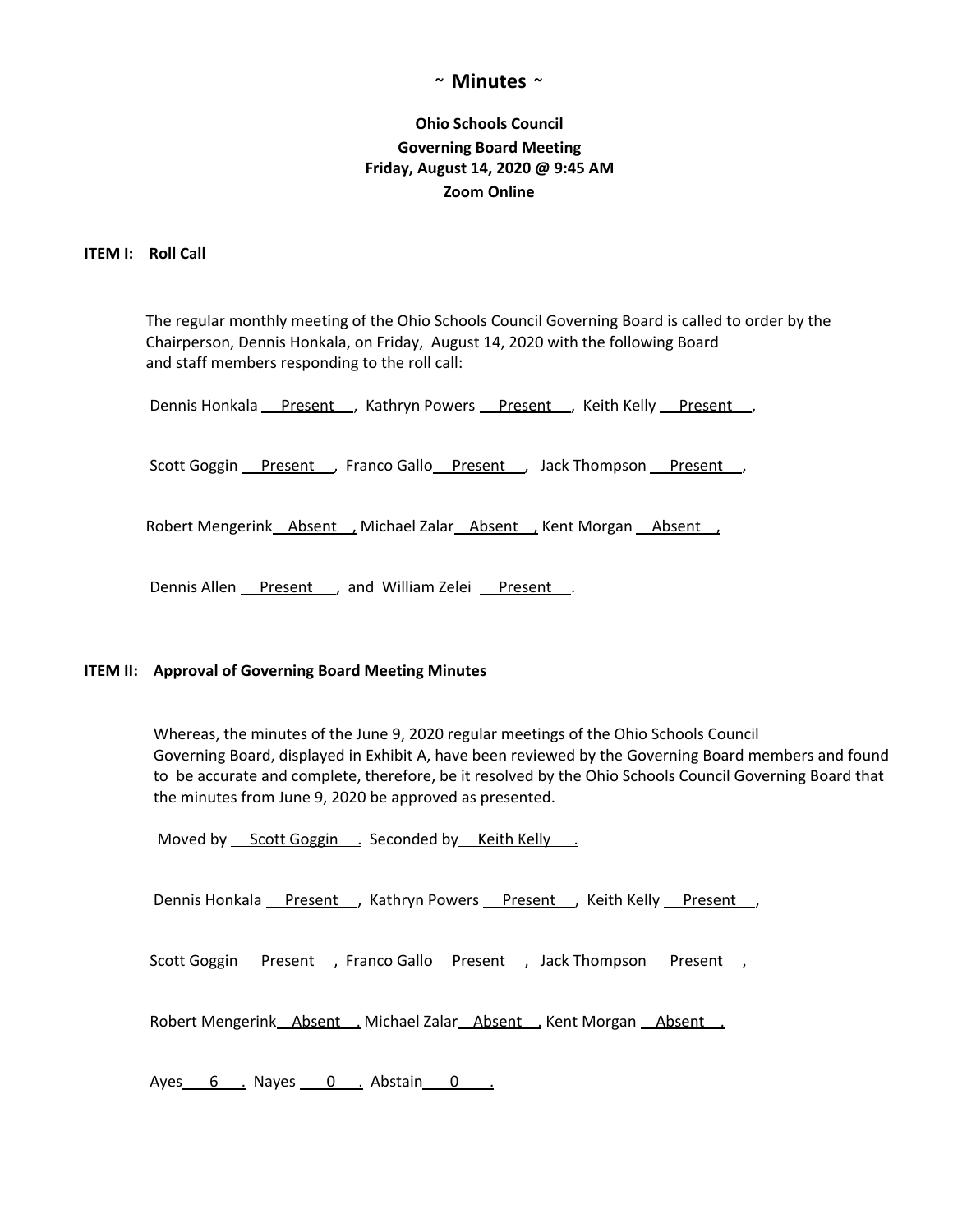#### **ITEM III: Approval of OSC Financial Report**

Whereas, the financial report for the month of June & July, 2020, displayed in Exhibit B1 & B2 has been reviewed by the Governing Board members and found to be accurate and complete, therefore be it resolved by the Ohio Schools Council Governing Board that the report be approved as presented.

Moved by Franco Gallo .. Seconded by Keith Kelly .. Dennis Honkala Present , Kathryn Powers Present , Keith Kelly Present, Scott Goggin Present , Franco Gallo Present , Jack Thompson Present , Robert Mengerink Absent , Michael Zalar Absent , Kent Morgan Absent ,

Ayes 6 . Nayes 0 . Abstain 0 .

## **ITEM IV: Approval of Appropriation Modification**

Whereas the Executive Director has recommended approval of an Appropriation Modification to advance \$2 million to the Covid 022 Fund from the General Fund, effective June 9, 2020, to facilitate the purchase and resale of Covid 19 Products to school districts, therefore be it resolved that the Ohio Schools Council Governing Board approves the Appropriation Modification as presented.

Moved by <u>Keith Kelly ..</u> Seconded by Scott Goggin ...

Dennis Honkala Present , Kathryn Powers Present , Keith Kelly Present,

Scott Goggin Present , Franco Gallo Present , Jack Thompson Present ,

Robert Mengerink Absent , Michael Zalar Absent , Kent Morgan Absent ,

Ayes 6 . Nayes 0 . Abstain 0 .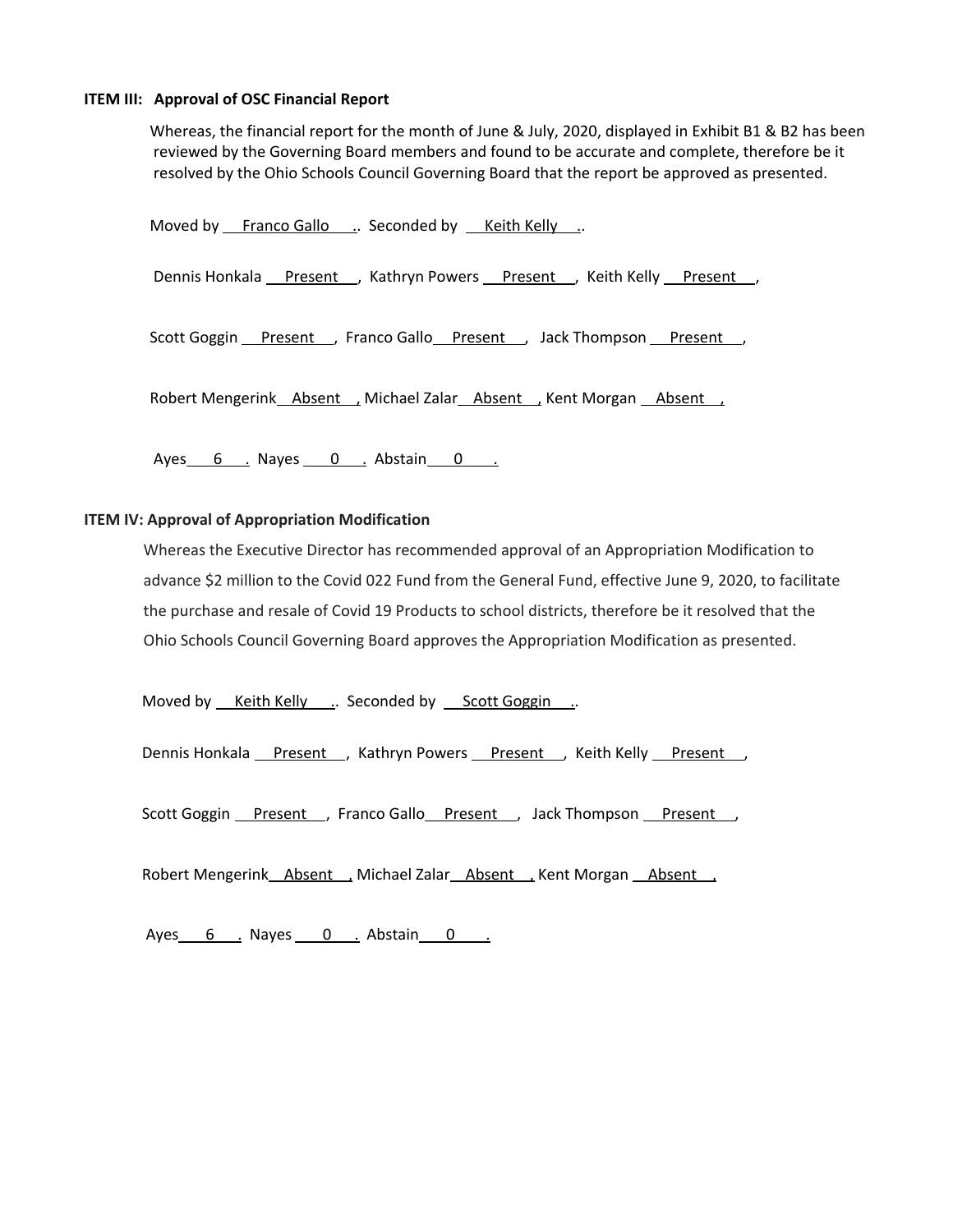# **ITEM V: Approval of Consent Agenda**

Whereas, the Executive Director recommends approval of the following items, therefore, be it resolved that the Ohio Schools Council Governing Board approves the items listed in the Consent Agenda.

- A) Electricity audits, per Ohio Schools Council/Yankel Agreement for the following OSC member districts: Geneva Area, Highland Local and Orange City Schools. Exhibit (C)
- B) Agreements between Ohio Schools Council & Miracle Method, Ohio Schools Council & Concur Technologies, Ohio Schools Council & SYNQ Marketing Group, and Ohio Schools Council & Glavin Industries as New Preferred Partners of the OSC. Effective August 14, 2020 Exhibit (D1, D2 & D3 & D4)
- C) Renewal agreement between Ohio Schools Council & BPI, Ohio Schools Council & Gardiner and Ohio Schools Council & Precision Retirement Group as a Preferred Partner. Exhibit (E1 & E2 & E3)
- D) Columbiana County JVS, West Holmes Local Schools and Hicksville Exempted Village Schools as new Ohio Schools Council members. Effective August 14, 2020. Exhibit (G1, G2 & G3)
- E) Struthers Local Schools as a new member of the Ohio Schools Council Life Insurance Program, effective August 2020.
- F) Ohio Schools Council to purchase or lease milk coolers for district members, via Cooler Fund (022) .
- G) Agreement between Ohio Schools Council and Parma City Schools to lease/purchase milk coolers. Exhibit (H1 & H2)
- H) Appropriation modification to return the advance of \$2 million from the COVID fund to the General Fund, As funds become available from district payments for Covid 19 PPE supplies . Exhibit (I)
- I) Independent Food Service Contract Agreement between Ohio Schools Council & Mapleton City Schools and Ohio Schools Council & Westlake City Schools. Exhibit (J1 & J2)
- J) Hicksville Exempted Village Schools to participate in Ohio schools Council Bus Purchasing Program. (May Bids). Effective August 14, 2020. Exhibit (K)
- K) Wooster City Schools to participate in the Ohio Schools Council Natural Gas Purchase Program. Exhibit (L1 & L2)
- L) Vendor Awards for Milk & Dairy & Farm to School.
	- 1) Milk & Dairy Vendor Award

Borden Dairy for Regions III, VII, IX, X and Medina City Schools Dean Foods for Regions I, II, IV, VI, XI Columbiana County, XII, XIII, and Parma City Schools. Smith Foods for Regions V, VIII, XI Jefferson & Stark Counties and Ashtabula Area City Schools. Exhibit (M1, M2, M3, M4)

- 2) Farm to School Vendor Award Bauman Orchards for Regions I, V, VI Oberlin Food Hub for Regions II, III & IV Perfectly Imperfect Products for Regions III & IV Terry Thompson, LLC for Regions III Exhibit (N1, N2, N3, N4, N5)
- M) Renewal of Everyday Food Essentials with GFS as the awarded vendor. OSC Prime Vendor Agreement GFS Only 2020-21 Individually Wrapped Products (Exhibit O1, O2, O3, O4)